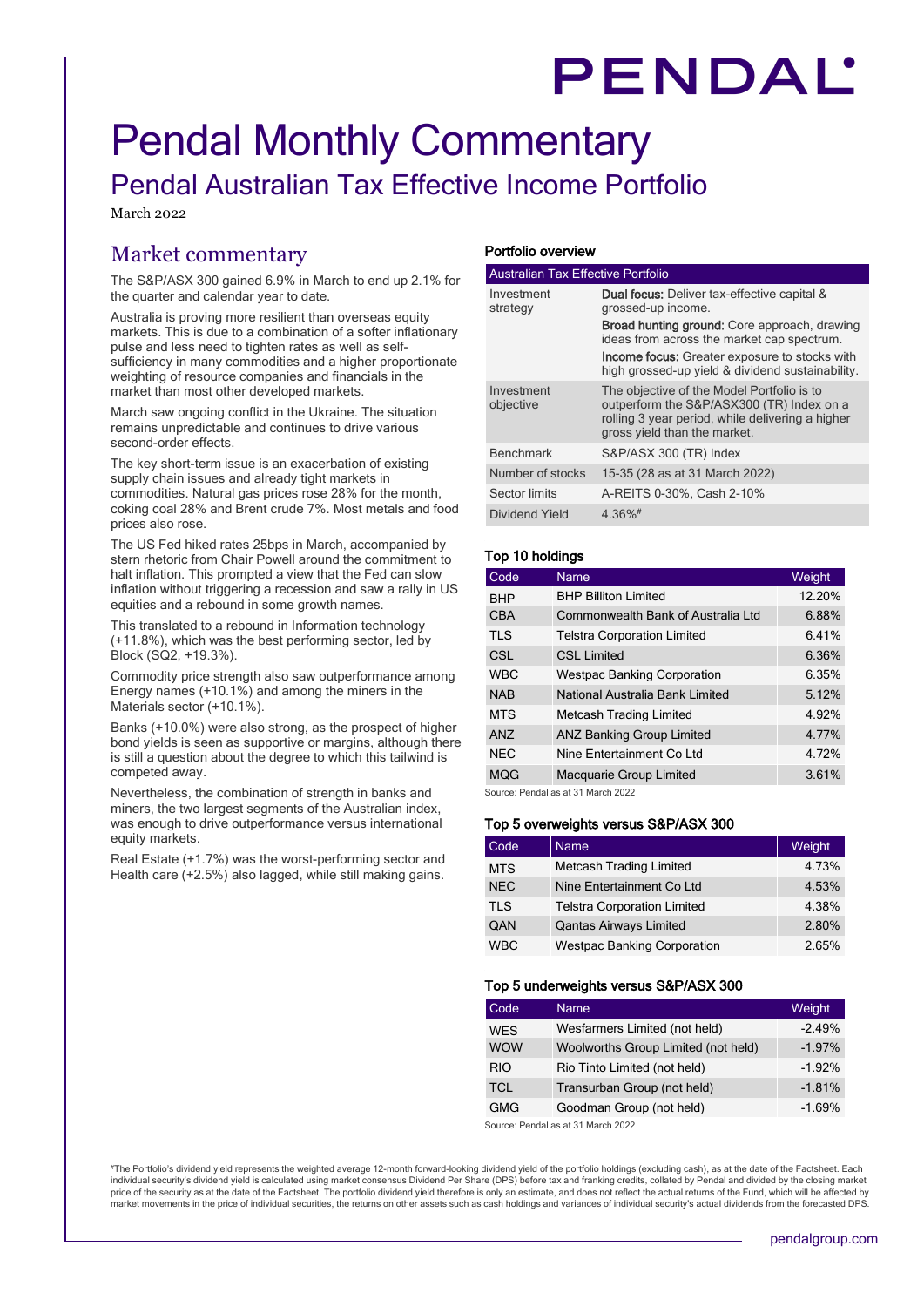# Performance

|                                                  | $1$ month $\vert$ | 3 month | 6 month | vear     | 3 year<br>(p.a.) | 5 year<br>(p.a.) | Since inception<br>$(p.a.)^*$ |
|--------------------------------------------------|-------------------|---------|---------|----------|------------------|------------------|-------------------------------|
| Pendal Australian Tax Effective Income Portfolio | 6.13%             | 3.99%   | 6.49%   | 14.28%   | 12.38%           | 9.90%            | 10.84%                        |
| S&P/ASX 300 (TR) Index                           | 6.90%             | 2.08%   | 4.34%   | 15.21%   | 10.84%           | 9.38%            | 10.61%                        |
| Active return                                    | $-0.77%$          | 1.91%   | 2.15%   | $-0.93%$ | 1.54%            | 0.52%            | 0.23%                         |

Source: Pendal as at 31 March 2022

\*Since Inception – 14 September 2015

Performance returns are pre-fee. Investors should contact their platform provider for applicable fee rates.

Past performance is not a reliable indicator of future performance.

# Top 5 contributors – monthly Top 5 detractors – monthly

| Code       | <b>Name</b>                          | Value<br>Added | Code       | <b>Name</b>                        | Value<br>Added |
|------------|--------------------------------------|----------------|------------|------------------------------------|----------------|
| <b>MTS</b> | <b>Metcash Trading Limited</b>       | 0.15%          | <b>JHX</b> | James Hardie Industries Plc        | $-0.25%$       |
| <b>NEC</b> | Nine Entertainment Co Ltd            | 0.10%          | <b>TLS</b> | <b>Telstra Corporation Limited</b> | $-0.22%$       |
| GMG        | Goodman Group (not held)             | 0.07%          | QBE        | <b>QBE Insurance Group Limited</b> | $-0.12%$       |
| <b>FMG</b> | Fortescue Metals Group Limited       | $0.07\%$       | QAN        | <b>Qantas Airways Limited</b>      | $-0.12%$       |
| IAG        | Insurance Group Australia (not held) | 0.06%          | <b>VEA</b> | Viva Energy Group limited          | $-0.12%$       |

# Top 5 contributors - 1 year Top 5 detractors - 1 year

| Code       | <b>Name</b>                          | Value<br>Added | Code            | <b>Name</b>                   | Value<br>Added |
|------------|--------------------------------------|----------------|-----------------|-------------------------------|----------------|
| SQ2        | Block Inc Cdi Def (not held)         | 0.63%          | <b>JBH</b>      | JB Hi-Fi Limited (not held)   | $-0.45%$       |
| <b>MTS</b> | <b>Metcash Trading Limited</b>       | 0.62%          | <b>XRO</b>      | Xero Limited                  | $-0.44%$       |
| <b>BHP</b> | <b>BHP Billiton Limited</b>          | 0.50%          | <b>RIO</b>      | Rio Tinto Limited (not held)  | $-0.44%$       |
| <b>WES</b> | <b>Wesfarmers Limited (not held)</b> | 0.36%          | QAN             | <b>Qantas Airways Limited</b> | $-0.40%$       |
| TI S       | Teletra Cornoration Limited          | $0.33\%$       | $\triangle$ NJ7 | ANZ Ranking Group Limited     | $-0.34\%$      |

| Value<br>Added |            | Code | <b>Name</b>                        | Value<br>Added |
|----------------|------------|------|------------------------------------|----------------|
| 0.15%          | <b>JHX</b> |      | James Hardie Industries Plc        | $-0.25%$       |
| 0.10%          | <b>TLS</b> |      | <b>Telstra Corporation Limited</b> | $-0.22%$       |
| $0.07\%$       |            | QBE  | <b>QBE Insurance Group Limited</b> | $-0.12%$       |
| 0.07%          |            | QAN  | <b>Qantas Airways Limited</b>      | $-0.12%$       |
| 0.06%          |            | VEA  | Viva Energy Group limited          | $-0.12%$       |

| Code       | Name                                 | Value<br>Added | Code       | <b>Name</b>                      | Value<br>Added |
|------------|--------------------------------------|----------------|------------|----------------------------------|----------------|
| SQ2        | Block Inc Cdi Def (not held)         | 0.63%          | <b>JBH</b> | JB Hi-Fi Limited (not held)      | $-0.45%$       |
| <b>MTS</b> | <b>Metcash Trading Limited</b>       | 0.62%          | <b>XRO</b> | Xero Limited                     | $-0.44%$       |
| <b>BHP</b> | <b>BHP Billiton Limited</b>          | 0.50%          | <b>RIO</b> | Rio Tinto Limited (not held)     | $-0.44%$       |
| <b>WES</b> | <b>Wesfarmers Limited (not held)</b> | 0.36%          | QAN        | <b>Qantas Airways Limited</b>    | $-0.40%$       |
| TLS        | <b>Telstra Corporation Limited</b>   | 0.33%          | <b>ANZ</b> | <b>ANZ Banking Group Limited</b> | $-0.34%$       |

Source: Pendal as at 31 March 2022

Underweight positions are in italics.

# Stock specific drivers of monthly performance relative to benchmark

# Three largest contributors Three largest detractors:

# Overweight Metcash (MTS, +10.2%)

MTS confirmed the appointment of a new CEO in March. The company is a beneficiary of inflation via its wholesale food business, which is able to pass through inflation off a relatively stable fixed cost base. It's most recent update demonstrated a more balanced business model as well, with supermarkets now roughly half the earnings after the shift into hardware.

## Overweight Nine Entertainment (NEC, +4.7%)

Nine continued to strengthen following a well received result in February which saw ~14% upgrades to FY22 net profit after tax (NPAT) and ~7% upgrades for FY23. All elements of the business are doing better than expected. Broadcast revenue is higher now than pre-Covid. The outlook for Stan looks more assured with subscriptions and average revenue per user growing. Valuation remains attractive.

## Underweight Goodman Group (GMG, +3.0%)

Goodman's valuation multiple has de-rated over the year to date along with other longer-duration growth stocks. We have alternative real estate exposure in the portfolio – specifically to retail mall developer and operator Scentre Group, where we see more upside on the back of a recovery in leasing spreads and foot traffic.

# Overweight James Hardie (JHX, -9.1%)

Higher US mortgage rates have weighed on sentiment around housing-related companies such as JHX. Thus far, the company is not seeing any impact on demand. It is benefiting from the structural under-build in US housing that took place post-GFC which support favourable supply/demand dynamics.

## Overweight Telstra (TLS, +2.0%)

Telstra made gains but underperformed other parts of the market as growth stocks bounced and inflation-beneficiaries outperformed. Its recent update confirmed that supportive trends in the profitability of its mobile phone segment remain in place. It is also benefiting from cost reduction. We expect these trends to continue despite the change in CEO.

#### Overweight QBE Insurance (QBE, +2.0%)

QBE also made gains, but lagged a market. The stock had fallen in response to a result which highlighted higher peril claims, higher costs, and claims inflation concerns which translated to a lower margin outlook for CY22 than the market was expecting. However over the stocks recovered over the course of the month, at least partly on the view that management were being very conservative in their outlook. Underlying performance is solid and the path to improved returns in on track. We remain positive stock on sub 12x PE with rate cycle in front of it.

2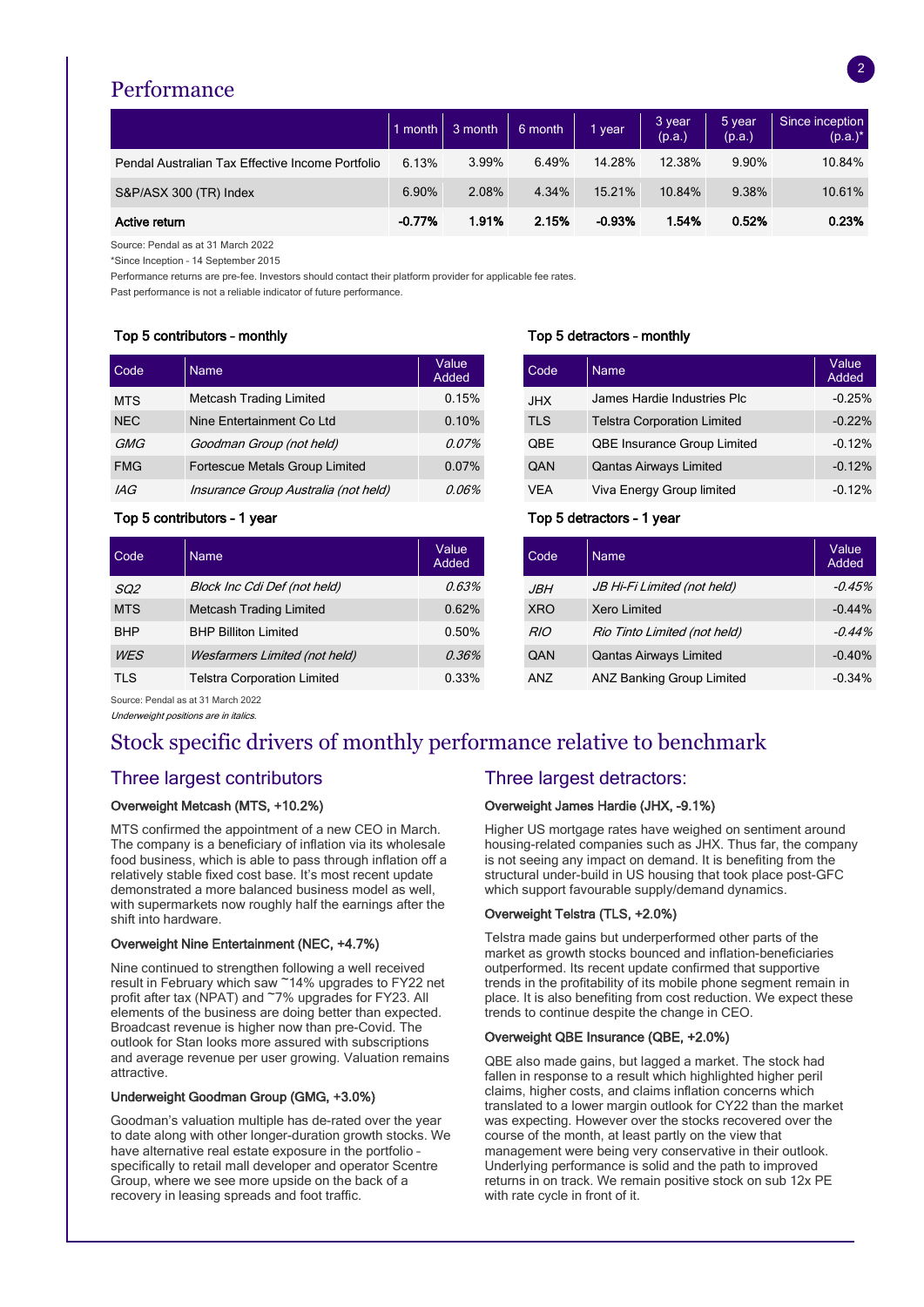# Market outlook

There are several potential reasons for the ongoing recovery in equities. These include:

- Sentiment and positioning being too negative, leading to a technical bounce.
- A poor outlook for bonds, driving rotation to equities.
- Equity inflows remaining positive despite softer investor sentiment indicators.
- Economic growth supporting earnings, underpinning a view that the market can de-rate without a larger correction.
- A belief that the pre-requisites for economic slowdown are being put in place and that rates will not need to rise as far as Fed saying

We remain wary in the near term. The Fed needs financial conditions to tighten – and rising equities works against this objective.

Instead, we see three more likely possible scenarios than a continued strong equity market rebound.

- 1. The market consolidates and treads water for a few months as we gauge central bank ability to contain inflation. This would be consistent with the history of US bull markets, which shows that the third year is often lacklustre, particularly if the first two are very strong.
- 2. The market falls back to set new lows, reflecting falling liquidity, concerns over slower growth dragging on earnings and a lack of certainty. Slower economic growth eases inflationary pressure, allowing interest rates to peak at levels the market or Fed are currently expecting, without triggering a recession. This then enables a market recovery. In this vein, Fed Chair Powell noted that there had been similar "soft landings" in US monetary history in 1967, 1984, 1994 and 1998. Each involved the yield curve going flat, with the Fed funds rate subsequently getting cut.
- The same as scenario 2, except we end up in recession due to policy error or as the only way inflation can be contained. History indicates that when you see oil rise more than 100% year-on-year it triggers a recession. So too does persistent inflation at current levels.

Australia is better placed than many other countries. There is less need to raise rates, allowing them to remain lower for longer. The economy is benefiting from pent-up demand as restrictions roll back. The country is larger self-sufficient in key commodities and is a beneficiary of rising prices here.

This underpins our relatively positive view of the domestic equity market. This is reinforced by the degree to which the Australian market has underperformed the S&P 500 since the GFC. While recent outperformance has been material, it is a blip on a longerterm view, which gives us confidence in the potential for further outperformance.

The portfolio underperformed in March. The cyclical recovery linked plays such as Qantas and Viva Energy underperformed; we retain strong conviction in the upside here. The underweight in banks, in Block – the largest tech stock in the index – and in lithium miners also dragged.

We remain of the view that the macroeconomic and geopolitical environment remains highly uncertain and that the shift in US monetary policy means that the market is likely to be less thematically –driven than in recent years. This places greater importance on a portfolio which is focused on managing macro risk and owns companies with visibility on earnings and the ability to deliver cash flows. This plays to the strengths of our approach.

# New stocks added and/or stocks sold to zero during the month

No new stocks added or sold to zero during the month.

3